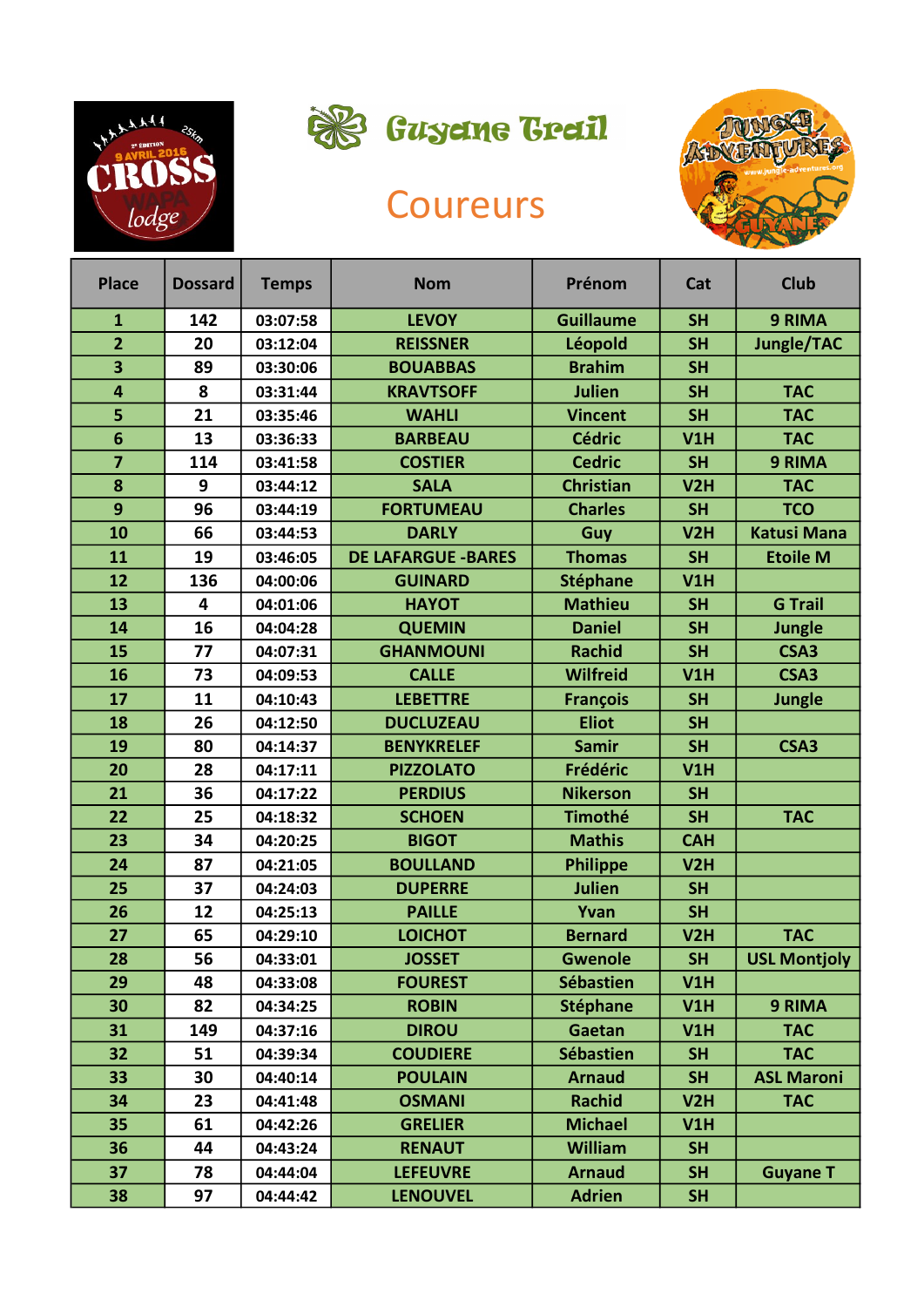| 39 | 40             | 04:45:08 |                         |                    |           |                     |
|----|----------------|----------|-------------------------|--------------------|-----------|---------------------|
| 40 | 14             | 04:47:59 | <b>RIMBAUD</b>          | <b>Emmanuel</b>    | <b>SH</b> |                     |
| 41 | 33             | 04:50:55 | <b>RIVIERE</b>          | <b>Nicolas</b>     | <b>SH</b> |                     |
| 42 | $\overline{2}$ | 04:50:56 | <b>FERRARI</b>          | <b>Hugo</b>        | <b>SH</b> |                     |
| 43 | 150            | 04:51:10 | <b>HAUATA</b>           | <b>Tinomana</b>    | <b>SH</b> | <b>GSBDd FAG</b>    |
| 44 | 10             | 04:53:33 |                         |                    |           |                     |
| 45 | 18             | 04:53:52 | <b>ROUX</b>             | <b>Christopher</b> | <b>SH</b> |                     |
| 46 | 54             | 04:55:17 | <b>FRANÇOIS</b>         | <b>Thierry</b>     | V1H       | <b>TAC</b>          |
| 47 | 35             | 04:56:28 | <b>AUFFRAY</b>          | <b>Sylvain</b>     | <b>SH</b> |                     |
| 48 | 43             | 05:01:49 |                         |                    |           |                     |
| 49 | 39             | 05:06:03 | <b>PHILIPPE</b>         | <b>Julien</b>      | V1H       | <b>G Trail</b>      |
| 50 | 64             | 05:07:18 | <b>BODIN</b>            | <b>Christophe</b>  | V2H       | <b>TAC</b>          |
| 51 | 49             | 05:07:23 | <b>GENVRIN</b>          | <b>Eric</b>        | V1H       | 9 RIMA              |
| 52 | 70             | 05:07:42 | <b>LAMY</b>             | <b>Michael</b>     | <b>SH</b> | CSA3                |
| 53 | 81             | 05:08:09 | <b>MORMONT</b>          | <b>Sébastien</b>   | V1H       | <b>Guyane Trail</b> |
| 54 | 67             | 05:11:41 | <b>BERNARD</b>          | <b>Dally</b>       | V1H       | <b>Katusi Mana</b>  |
| 55 | 86             | 05:15:56 | <b>TAGNAOUTI</b>        | <b>Hicham</b>      | V1H       | CSA3                |
| 56 | 69             | 05:16:19 | <b>CLAVIER</b>          | <b>Simon</b>       | <b>SH</b> | <b>TAC</b>          |
| 57 | 47             | 05:16:23 | <b>OZIER LAFONTAINE</b> | <b>David</b>       | V1H       |                     |
| 58 | 17             | 05:17:01 | <b>LACOSTE</b>          | <b>Laurent</b>     | V2H       | <b>Jungle</b>       |
| 59 | 115            | 05:18:42 | <b>THIEL</b>            | Jean-Guillaume     | <b>SH</b> | <b>TAC</b>          |
| 60 | 22             | 05:20:10 | <b>DROGUET</b>          | Yann               | V1H       |                     |
| 61 | 85             | 05:20:29 | <b>DURAND</b>           | <b>Benjamain</b>   | <b>SH</b> |                     |
| 62 | 83             | 05:21:16 |                         |                    |           |                     |
| 62 | 84             | 05:21:16 | <b>VINCENT</b>          | <b>Claude</b>      | <b>SH</b> | <b>Guyane T</b>     |
| 64 | 91             | 05:22:10 | <b>MORTREUX</b>         | <b>Yannick</b>     | <b>SH</b> | <b>Guyane T</b>     |
| 65 | 100            | 05:23:18 |                         |                    |           |                     |
| 65 | 62             | 05:23:18 |                         |                    |           |                     |
| 67 | 31             | 05:23:20 | <b>HASSENFRATZ</b>      | <b>François</b>    | V3H       | <b>TAC</b>          |
| 68 | 71             | 05:23:21 | <b>MENIER</b>           | <b>Vincent</b>     | V1H       | <b>ASEM</b>         |
| 69 | 144            | 05:23:22 | <b>JOSEPHINE</b>        | Jean-Sébastien     | V1H       |                     |
| 70 | 92             | 05:23:27 | <b>RAGONOT</b>          | Laurent            | V1H       | <b>Guyane T</b>     |
| 71 | 55             | 05:24:45 | <b>FRANÇOIS</b>         | <b>Alexandre</b>   | <b>SH</b> | <b>DIJON S</b>      |
| 72 | 42             | 05:25:01 |                         |                    |           |                     |
| 72 | 32             | 05:25:01 | <b>SPENLE</b>           | <b>Bertrand</b>    | <b>SH</b> | <b>TAC</b>          |
| 74 | 118            | 05:25:27 |                         |                    |           |                     |
| 75 | 148            | 05:25:44 | <b>CROCHARD</b>         | <b>Julien</b>      | <b>SH</b> |                     |
| 76 | 27             | 05:26:53 | <b>PROUX</b>            | <b>Sébastien</b>   | <b>SH</b> |                     |
| 76 | 15             | 05:26:53 | <b>BOLLEE</b>           | <b>David</b>       | V1H       |                     |
| 78 | 38             | 05:32:14 | <b>GOURRIE</b>          | Josselin           | <b>SH</b> | <b>Etoile M</b>     |
| 79 | 6              | 05:33:17 | <b>RICHARD</b>          | <b>Pierrick</b>    | <b>SH</b> |                     |
| 80 | 90             | 05:54:37 | <b>LEGER</b>            | <b>Benoit</b>      | <b>SH</b> |                     |
| 81 | 135            | 05:58:14 | <b>ISAMBERT</b>         | <b>Thibaud</b>     | V1H       | <b>G Trail</b>      |
| 82 | 5              | 06:05:29 | <b>GOLITIN</b>          | José               | V2H       |                     |
| 83 | 119            | 06:06:19 | <b>LARRIU</b>           | Jean-Paul          | <b>SH</b> |                     |
| 83 | 113            | 06:06:19 |                         |                    |           |                     |
| 85 | 57             | 06:18:30 |                         |                    |           |                     |
| 85 | 102            | 06:18:30 |                         |                    |           |                     |